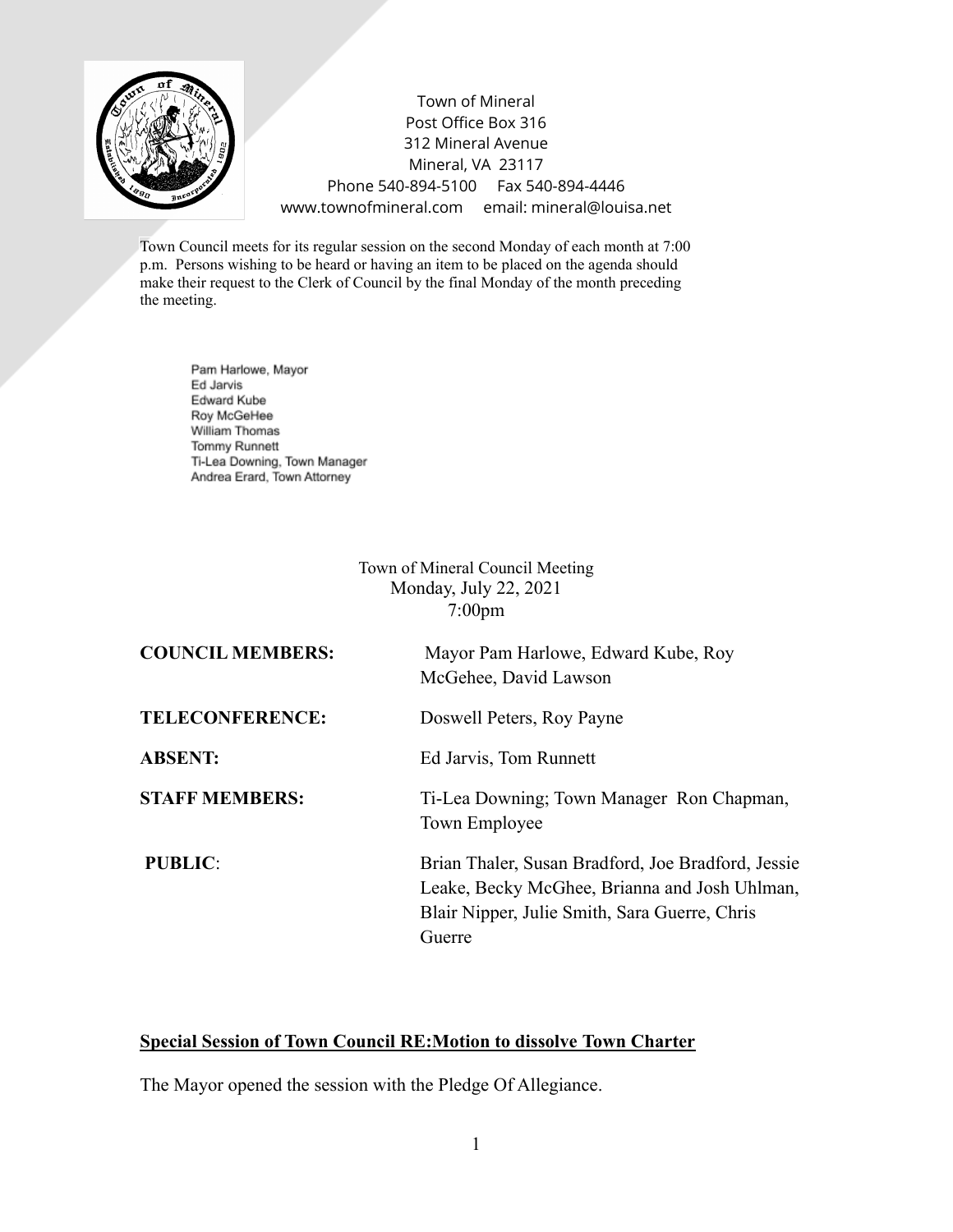The floor was opened to remarks from the public.

Brian Thaler spoke against the referendum to dissolve the Town Charter. He stated he is shocked to hear that anyone would want to dissolve the town. He claimed this town is a diamond in the rough, gorgeous and wonderful. He raised the questions: How did this come up? What reasons were had for making the motion? He raised the question as to why we have had to appoint 3 members to the Council in rapid succession? Dissolving the Town Charter would destroy the small town community, it would eliminate the benefits of being a historic district, and would result in the Town becoming just another part of Louisa County.

Chris Guerre spoke to keep the Town of Mineral. He spoke passionately of seeing the town move forward, make progress and move in the right direction.

Blair Nipper spoke against the motion to dissolve the Town. She moved here recently and wants to see the town succeed. She spoke to the need to find revenue to increase what the Town Council is able to do for the Town. She raised questions on the legitimacy of the motion, and the process having already started without the knowledge of the Mayor. She spoke of the need for change, progress, and assuring that the Town Council be comprised of people who want to see the Town progress. Blair also raised the question as to why the two Council members who made the motion were not in attendance, and what ramifications were possible.

Roy Tate spoke against the referendum citing that this would destroy 120 years of history. He has lived here since 1958 and doesn't want to see the Town dissolved.

Julie Smith, owner of the Mineral Mercantile, also spoke against the motion.

Becky McGhee raised the issue regarding the absence of members who enacted the motion, and started the process, calling them cowards, and calling for people to get involved and make the necessary changes to the Council at our next election.

The Mayor spoke to the reasons cited for the motion, stating that it was thought the Town was diminishing, there was no plan, and that the Council did not provide any services to the Town. She went on to refute those charges by listing numerous examples of businesses in Town, trash and street lights, the Farmers Market, Post Office, etc. She spoke to her opposition to dissolve the Charter.

Roy McGehee spoke, stating that originally he voted for the annulment. After taking time to think about it plans to reverse his vote, calling for a motion to annul the process in the upcoming regular session on August 9th. He apologized for his original "yes" vote, and expressed his adulation that so many people were able to come out to the Special Session and make their voice heard.